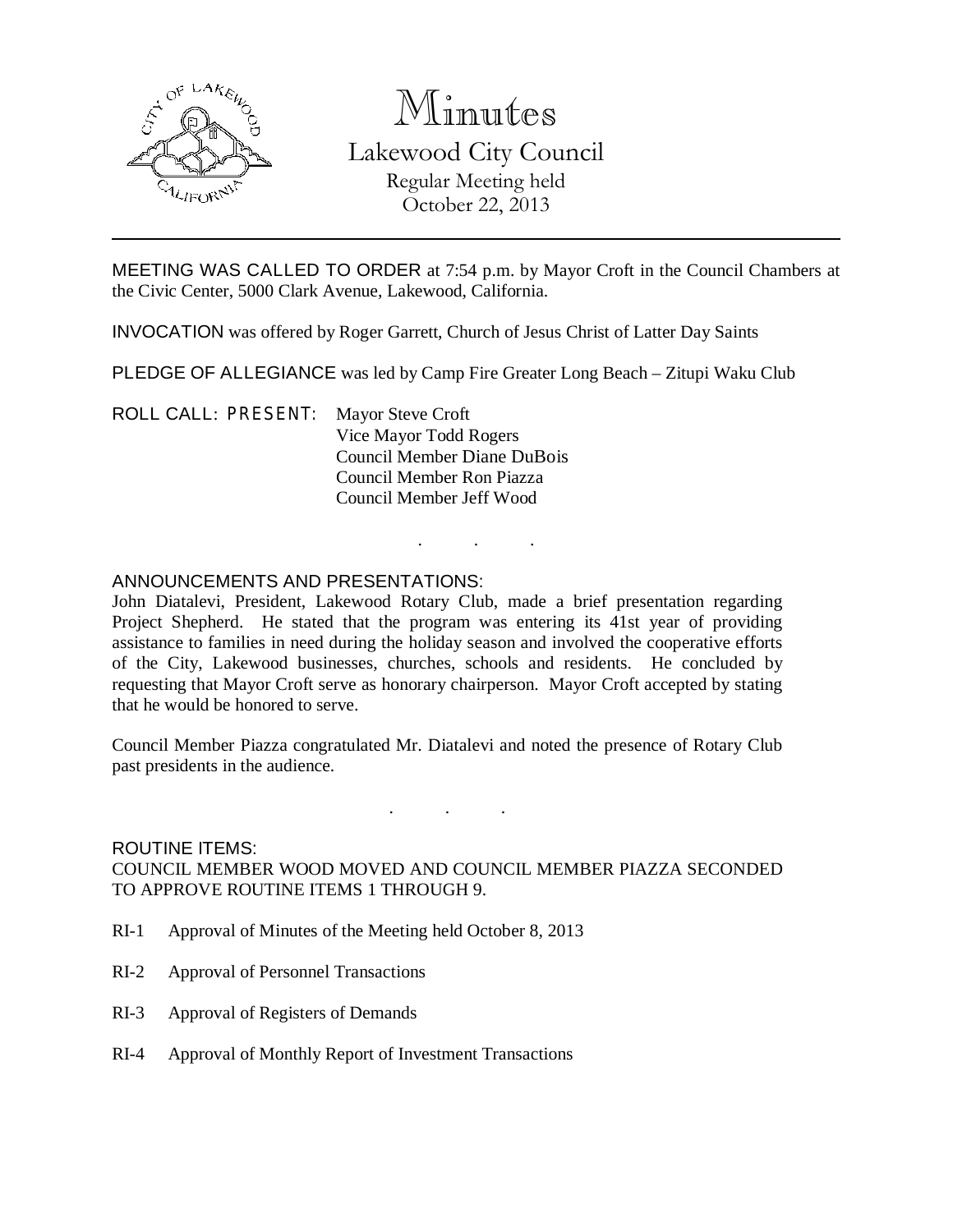City Council Minutes October 22, 2013 Page 2

#### ROUTINE ITEMS: Continued

- RI-5 RESOLUTION NO. 2013-51; A RESOLUTION OF THE CITY COUNCIL OF THE CITY OF LAKEWOOD ADOPTING SAFE HARBORS UNDER THE PATIENT PROTECTION AND AFFORDABLE CARE ACT
- RI-6 Approval of Agreement for Water Main Design Engineering Services with Tetra Tech, Inc.
- RI-7 Approval of Use Agreement with L.A. County Flood Control District for West San Gabriel River Nature Trail
- RI-8 RESOLUTION NO. 2013-52; A RESOLUTION OF THE CITY COUNCIL OF THE CITY OF LAKEWOOD ESTABLISHING DISABLED PERSON DESIGNATED PARKING ON THE SOUTH SIDE OF DASHWOOD STREET WITHIN THE CITY OF LAKEWOOD
- RI-9 RESOLUTION NO. 2013-53; A RESOLUTION OF THE CITY COUNCIL OF THE CITY OF LAKEWOOD RESCINDING RESOLUTIONS ESTABLISHING DISABLED PERSON DESIGNATED PARKING WITHIN THE CITY OF LAKEWOOD

UPON ROLL CALL VOTE, THE MOTION WAS APPROVED:

AYES: COUNCIL MEMBERS: Rogers, Piazza, DuBois, Wood and Croft NAYS: COUNCIL MEMBERS: None

1.1 • INTRODUCTION OF ORDINANCE NO. 2013-7; REGARDING LOW IMPACT DEVELOPMENT (LID)

. . .

Lisa Rapp, Director of Public Works, displayed slides and made a presentation based on the memo in the agenda. She reported that the Municipal Separate Storm Sewer (MS4) permit established stringent requirements for identifying and removal of stormwater pollutants; established timelines for permit compliance; and required cities to adopt a Low Impact Development (LID) ordinance, replacing the requirements of the Standard Urban Storm Drain Stormwater Mitigation Plan ordinance. The goals of the LID ordinance included lessening the impacts of development by using smart growth practices; establishing standards for stormwater pollution mitigation for new and redevelopment projects; retaining and infiltrating water on-site where feasible; controlling pollutants, pollutant loads, and runoff volume by minimizing impervious surface area; and controlling runoff from impervious surfaces through infiltration, evapotranspiration, bioretention and/or rainfall harvest and use. She stated that the proposed ordinance authorized a permit and inspection program; a requirement for a covenant assuring that best management practices would be maintained by future owners; and allowed for permit and reinspection fees to be set by resolution. She concluded by stating that staff recommended the City Council introduce the Low Impact Development Ordinance.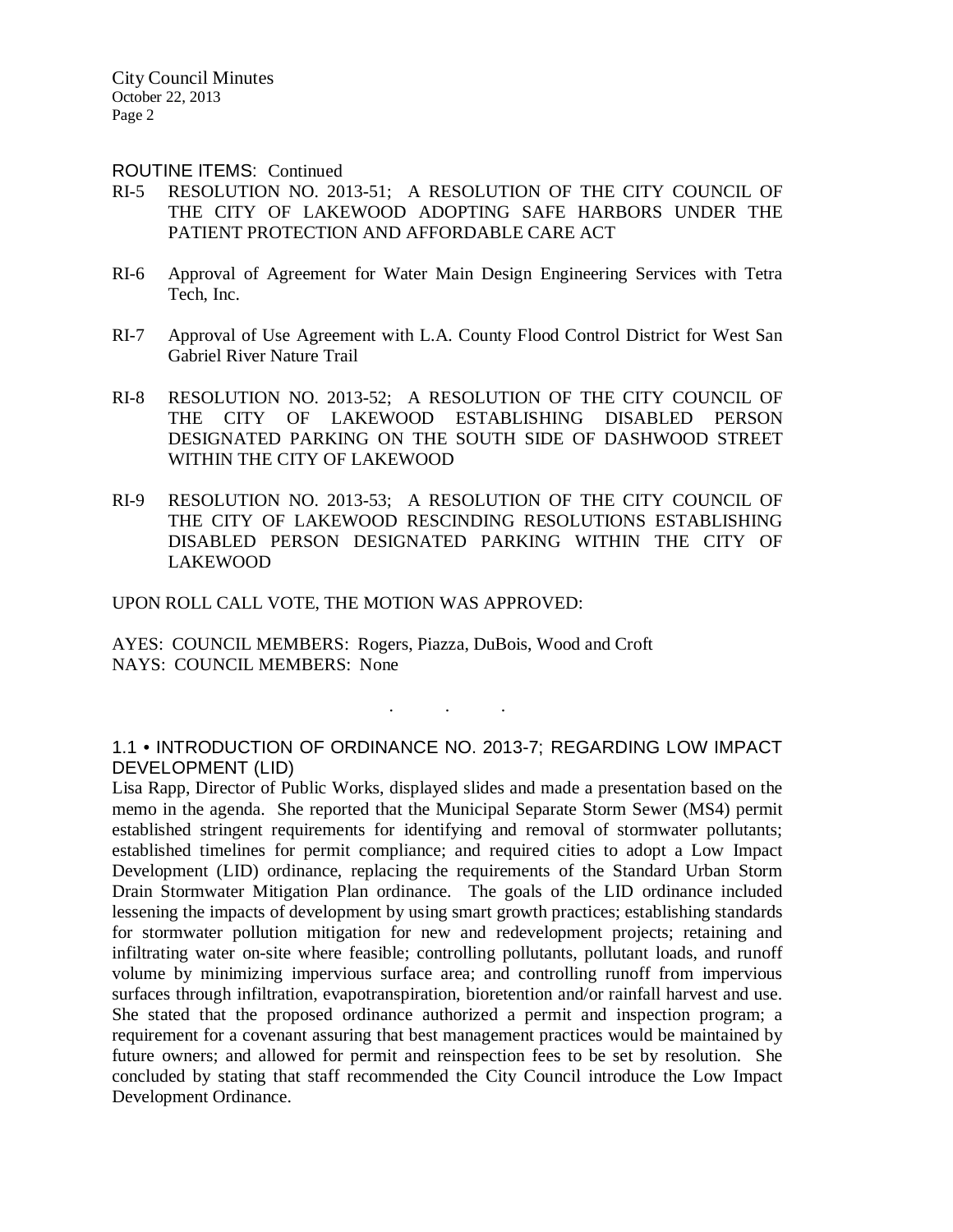City Council Minutes October 22, 2013 Page 3

## 1.1 • INTRODUCTION OF ORDINANCE NO. 2013-7; REGARDING LOW IMPACT DEVELOPMENT (LID) – Continued

Ms. Rapp confirmed for Council Member DuBois that the proposed ordinance was mandatory and met the basic requirements of the Watershed Management Plan.

In response to Vice Mayor Rogers' question, Ms. Rapp and Community Development Department Director Sonia Southwell explained that design manuals specifically addressed the issue of standing water by requiring that the water should quickly infiltrate the soil and must occur within 72 hours. Ms. Rapp added that the permit required an inspection be conducted every two years or sooner, if necessary.

Vice Mayor Rogers, recognizing that the proposed ordinance was mandatory but worthwhile in the interest of the environment, inquired whether a study had been conducted regarding the potential for the increased cost of developments. Ms. Southwell stated that since the County was only in the beginning stages of the program, no information was currently available but that costs would be closely monitored.

Ms. Rapp responded to Vice Mayor Rogers' inquiry by stating that a developer would pay the fee every two years for cost of service and that staff of the Administrative Services Department would determine fees based on inspection fees of a similar nature currently in place. Diane Perkin, Director of Administrative Services, added since there had been no history to base such fees on, costs for the program would be monitored.

Having discussed similar questions at the Environmental Management Committee meeting, Council Member Piazza noted that because San Bernardino County had already had an ordinance in place for some time, information could be obtained on how the business and the development communities had been impacted.

ORDINANCE NO. 2013-7; AN ORDINANCE OF THE CITY COUNCIL OF THE CITY OF LAKEWOOD , CALIFORNIA, AMENDING THE LAKEWOOD MUNICIPAL CODE PERTAINING TO LOW IMPACT DEVELOPMENT

Mayor Croft opened the public hearing at 8:25 p.m. and called for anyone in the audience wishing to address the City Council on this matter. There was no response.

VICE MAYOR ROGERS MOVED AND COUNCIL MEMBER PIAZZA SECONDED TO CLOSE THE PUBLIC HEARING AND INTRODUCE ORDINANCE NO. 2013-7. UPON ROLL CALL VOTE, THE MOTION WAS APPROVED:

AYES: COUNCIL MEMBERS: Rogers, Piazza, DuBois, Wood and Croft NAYS: COUNCIL MEMBERS: None

. . .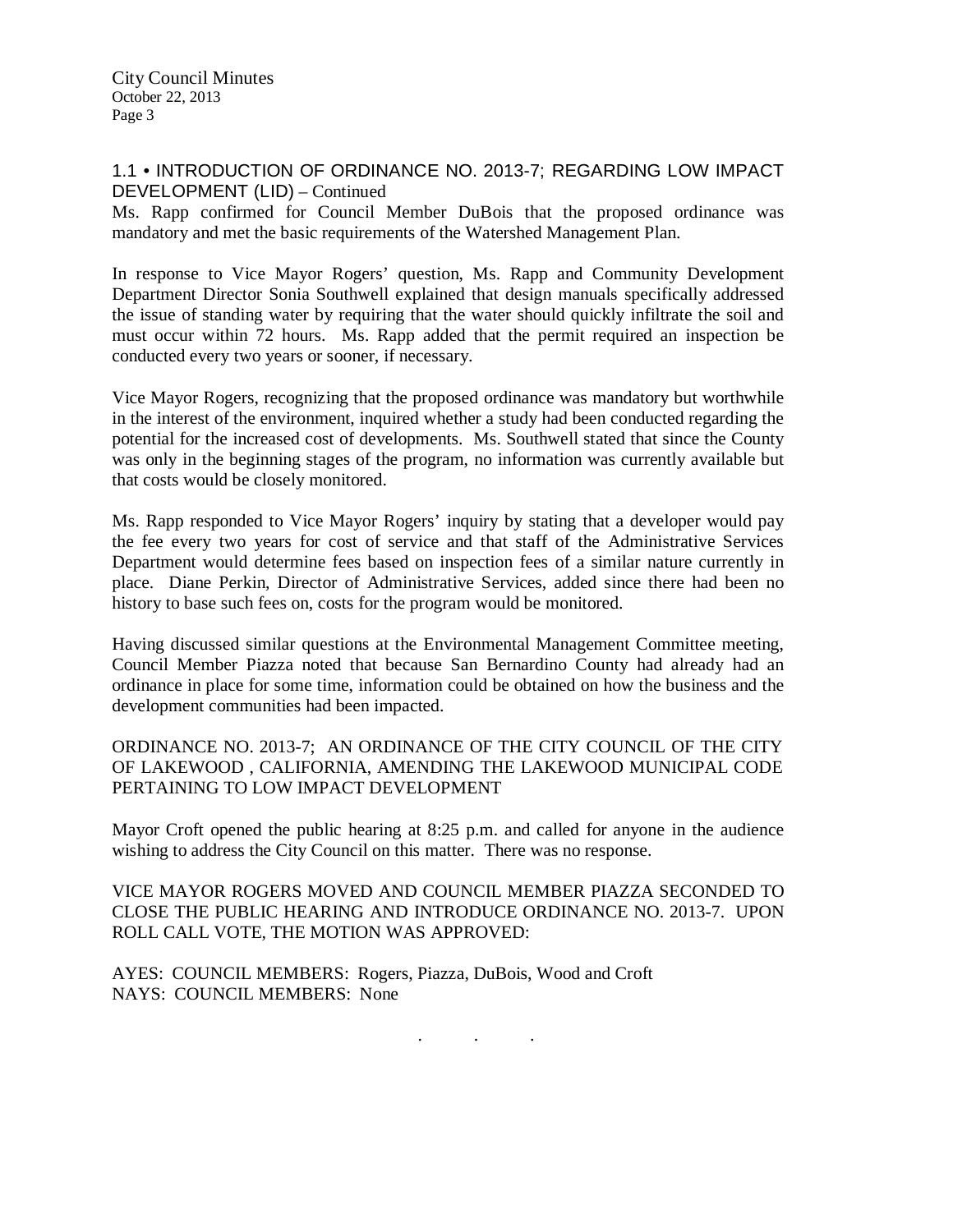# 2.1 • INTRODUCTION OF ORDINANCE NO. 2013-8; PERTAINING TO ELECTRONIC CIGARETTES AND SIMILAR DEVICES

City Attorney Steve Skolnik stated that as directed by the City Council at its last meeting, the proposed ordinance, putting electronic cigarettes and similar devices by definition on the same footing as cigarettes which were already regulated in terms of usage in public places, had been prepared and was presented for introduction. He added that the intent was that the public hearing and adoption of the ordinance would take place at the next regular meeting if it were successfully introduced at tonight's meeting.

Greg Wood, David Joo, owner of GenkiVape, and Pamela Cube expressed their opposition to a ban on the use of electronic cigarettes and similar devices citing the cigarette smoking cessation benefits and their belief in the safety of such devices.

Responding to Mayor Croft's inquiry, the City Attorney clarified that the proposed ordinance did not ban or prohibit the use of such devices.

Vice Mayor Rogers, noting his concerns regarding the lack of courtesy by some, contended that because people may not be supportive of e-cigarette usage, the proposed ordinance would at least regulate where such devices were allowed.

Council Member Piazza stated that in reaching out to the business community, particularly the restaurant industry, he determined that they would like to keep such devices out of their businesses.

Council Member Wood, having spoken to some residents, expressed his support of the proposed ordinance.

ORDINANCE NO. 2013-8; AN ORDINANCE OF THE CITY OF LAKEWOOD AMENDING THE DEFINITION OF SMOKING TO INCLUDE ELECTRONIC CIGARETTES AND SIMILAR DEVICES

VICE MAYOR ROGERS MOVED AND COUNCIL MEMBER WOOD SECONDED TO INTRODUCE ORDINANCE NO. 2013-8. UPON ROLL CALL VOTE, THE MOTION WAS APPROVED:

AYES: COUNCIL MEMBERS: Rogers, Piazza, DuBois, Wood and Croft NAYS: COUNCIL MEMBERS: None

. . .